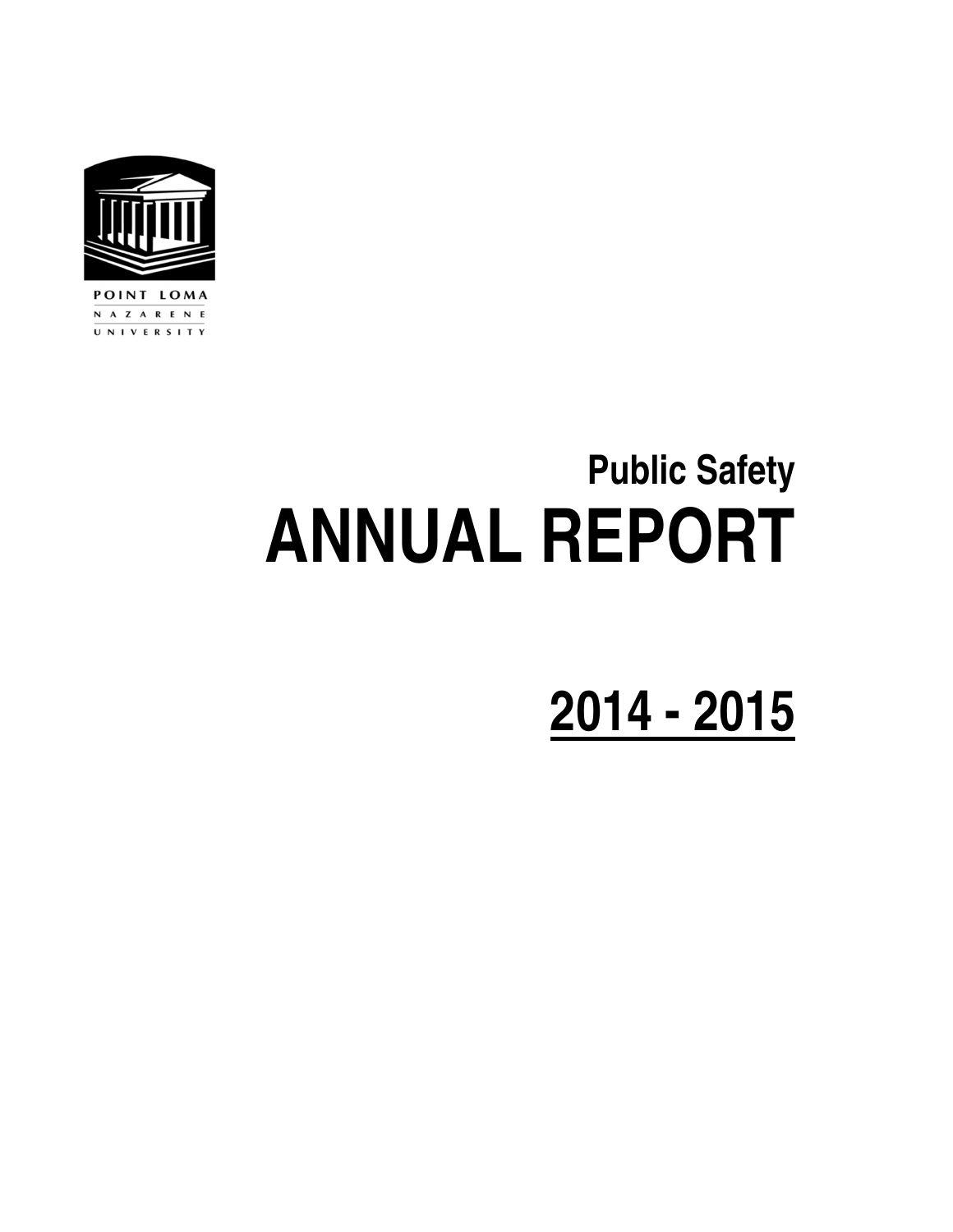### Public Safety

#### Mission Statement

To create an environment of safety where students, faculty, and staff are free to learn, teach and work without undue personal safety concerns. To protect the university's assets through service and technology.

#### Program Overview

The PLNU Department of Public Safety is a private, in-house security organization dedicated to the safety and well-being of the campus community. Enforcement authority is granted by the PLNU Board of Trustees. All staff officers must complete the training required by the California Bureau of Security and Investigative Services and possess guard licensing as issued through the State of California. The Department of Public Safety exists to serve our students, faculty and staff and is operational on a 7/24 basis. It employs both fulltime staff and part-time student employees in fulfillment of its mission. The Department controls campus vehicle access, secures buildings and facilities; responds to medical emergencies and acts as a liaison with EMS personnel; takes reports and conducts investigations of minor criminal offenses, vehicle accidents, and violations of university conduct policies; acts as a liaison with law enforcement agencies following major criminal offenses; engages in crime deterrence through active campus patrols and monitoring of the campus video surveillance system; offers education on crime prevention and personal safety; ensures compliance with all federal, state, and local laws regarding campus safety and security; develops and maintains the campus Emergency Operations Plan and oversees the university's emergency mass notification system; registers vehicles and bicycles; enforces the University Vehicle Code; provides security, traffic and parking services for major campus events; and offers community services like vehicle jumpstarts, vehicle unlocks, and late night escorts. PLNU maintains an institutional membership in the International Association of Campus Law Enforcement Administrators (IACLEA) and routinely utilizes its website for assistance with the implementation of policies and procedures consistent with current federal and state statutes. The Department also maintains good working relationships with the other local, state, and federal law enforcement agencies, including those at other local colleges and universities.

In providing the above essential services to the campus community, the Department supports the overall academic purpose of the institution. But beyond that, the Department's daily interaction with students creates opportunities not just to serve students but to educate them on the importance of taking responsibility for their own safety and that of others, and to educate them on the role safety plays within a learning environment. While those opportunities neatly align with the educational mission of a university, it is also of practical benefit to the campus since campus safety is actually the responsibility of the entire community. To some extent, every aspect of our program provides these opportunities for education and collaboration. And where the Department's student employees are concerned, those opportunities are even more numerous.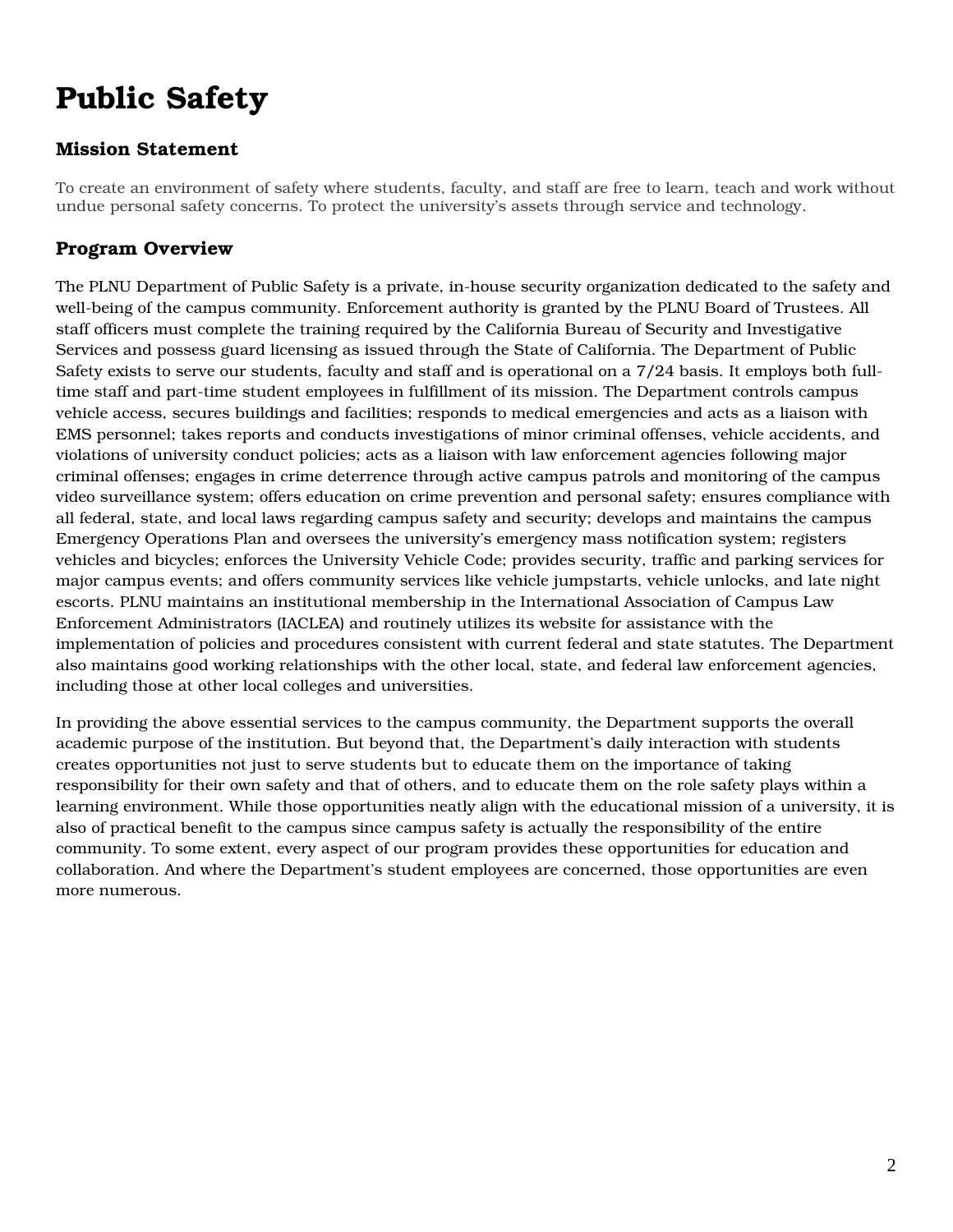#### Intended Learning Outcomes by Program

|                                                            |              | Cognitive   |              | Knowledge<br>Acquisition,<br>Integration &<br><b>Complexity Application</b> |             |   |                | Humanitarianism<br>$\pmb{\&}$<br><b>Civic</b><br><b>Engagement</b> |   |    |                           | Interpersonal<br>&<br>Intrapersonal<br>Competence |             |    |             |    |    | <b>Practical</b><br>Competence |    |    |    |             |    |
|------------------------------------------------------------|--------------|-------------|--------------|-----------------------------------------------------------------------------|-------------|---|----------------|--------------------------------------------------------------------|---|----|---------------------------|---------------------------------------------------|-------------|----|-------------|----|----|--------------------------------|----|----|----|-------------|----|
| <b>Public Safety</b>                                       | $\mathbf{1}$ | $\mathbf 2$ | $\mathbf{3}$ | 4                                                                           | 5           | 6 | $\overline{7}$ | $\bf{8}$                                                           | 9 | 10 | 11                        | 12                                                | 13          | 14 | 15          | 16 | 17 | 18                             | 19 | 20 | 21 | 22          | 23 |
| Vehicle Registration<br>and Parking<br>Enforcement         |              |             |              |                                                                             |             |   |                |                                                                    |   |    | $\mathbf X$               |                                                   | $\mathbf X$ |    |             |    |    | $\mathbf X$                    |    |    |    |             |    |
| <b>Student Conduct</b><br>and Crime Response               |              |             |              |                                                                             |             |   |                |                                                                    |   |    | $\boldsymbol{\mathrm{X}}$ |                                                   | $\mathbf X$ |    |             |    |    |                                |    |    |    |             |    |
| <b>Crime Prevention</b><br>and Education                   |              |             |              |                                                                             |             |   |                |                                                                    |   |    |                           |                                                   |             |    | $\mathbf X$ |    |    | $\mathbf X$                    |    |    |    | $\mathbf X$ |    |
| Emergency<br>Response                                      |              |             |              |                                                                             |             |   |                |                                                                    |   |    | $\mathbf X$               |                                                   |             |    |             |    |    |                                |    |    |    | $\mathbf X$ |    |
| Training and<br>Supervision of<br><b>Student Employees</b> | $\mathbf X$  |             |              |                                                                             | $\mathbf X$ |   |                |                                                                    |   |    | $\mathbf X$               |                                                   | $\mathbf X$ |    |             |    |    |                                |    |    |    | $\mathbf X$ |    |
|                                                            |              |             |              |                                                                             |             |   |                |                                                                    |   |    |                           |                                                   |             |    |             |    |    |                                |    |    |    |             |    |
|                                                            |              |             |              |                                                                             |             |   |                |                                                                    |   |    |                           |                                                   |             |    |             |    |    |                                |    |    |    |             |    |
|                                                            |              |             |              |                                                                             |             |   |                |                                                                    |   |    |                           |                                                   |             |    |             |    |    |                                |    |    |    |             |    |

#### Evidence of Learning

#### Cognitive Complexity

Student employees are trained to engage others in constructive ways in every aspect of their job. That commitment to constructive engagement is foundational for the individual problem-solving and collaboration with coworkers that their jobs subsequently require. Learning how to "think on their feet" and "size up" a situation is critical.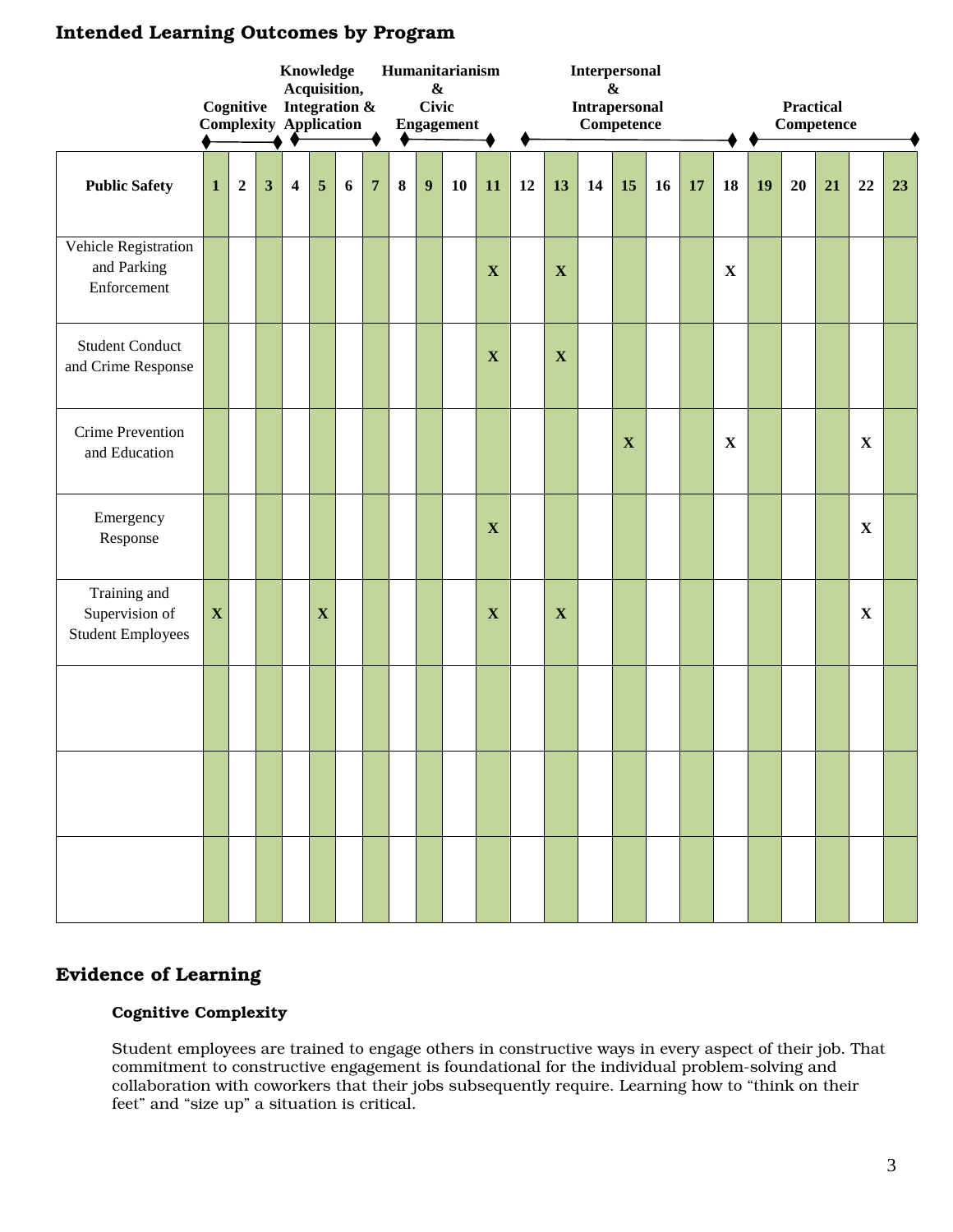#### Knowledge Acquisition, Integration, and Application

Student employees are trained to seek new information to solve problems. Whether taking an emergency phone call, investigating a theft, and writing a report about a medical emergency, learning to ask good questions is an essential aspect of their job which they are taught from the start. Public Safety often must respond to campus needs with less than all the available information and many of them require follow-up by other university officials or departments. Students are taught to recall information, consult outside sources such as other staff, written procedures and/or electronic files. Moreover, this knowledge is cumulative. They are taught to apply and incorporate lessons learned in previous incidents to current problems.

#### Humanitarianism & Civic Engagement

The Department consistently teaches students to participate in relevant governance systems. That most often entails compliance with university regulations related to vehicle registration and parking. When students do not comply initially, they are provided opportunities to appeal citations and to represent themselves in administrative processes somewhat reflective of due process in the wider world.

Similar comprehension of applicable rules and regulations is required of residential students participating in investigations of violations of the Student Code of Conduct or of minor criminal offenses. Students are given the opportunity to interact with university officials, to be forthright or to withhold information in those interactions, and to exercise their rights and responsibilities as they work "within the system" to effect positive outcomes for themselves or others.

Students are frequently involved in emergency medical situations which require many of them perhaps for the first time—to place a 9-1-1 call or interact with emergency first responders. Learning to interact with public safety officials, to be share all available information and to take advantage of available resources are skills learned through these interactions, most of which are facilitated by the Department of Public Safety.

In reporting a medical emergency, conduct violation, criminal incident, or safety hazard, students learn what systems and structures are in place on campus to ensure the continuity of campus operations and the safety of its students and employees. They are then better able to differentiate between service departments (e.g., Public Safety and Facilities) and thereby direct complaints and inquiries to the appropriate office for resolution. Student employees who receive emergency calls, complaints, or requests for service are likewise, for all the same reasons, taught to operate within and interact with available governance systems.

#### Interpersonal and Intrapersonal Competence

Public Safety is frequently called to respond to "conflict" situations in which students, either as involved parties or as responding student employees, must learn to manage that conflict constructively. Enforcement of parking regulations, codes of conduct, or other university policies often carries with it the potential for conflict and for the establishment of adversarial roles between the student and the university. Students are instead encouraged to foster a spirit of cooperation and collaboration by learning how to communicate well, to listen effectively, and to compromise to achieve the optimal outcome.

Students are given opportunities to develop self-efficacy through participation in Alcohol Awareness Day, self-defenses classes, or review of various safety materials online. Students are taught not to be overly reliant on Public Safety or careless in their approach to personal safety but rather to take the initiative to safeguard themselves, their classmates, and their belongings at all times. Being able to assert oneself to fend off an attacker, to refuse to get in a vehicle with a driver who has been drinking, or to say "no" when being pressured into participating in hazing, sexual intercourse, or abusing controlled substances is a mark of self-efficacy in a way that allows the students to assert themselves as whole persons in control of their choices.

Of course, learning to balance self-interest with a sense of social responsibility is equally important and so these opportunities are equally geared toward that end. Students who receive parking citations frequently seek out explanation from Department staff, which creates an opportunity to not only inform them of the letter of the law—the rules and regulations—but of its spirit by teaching them that